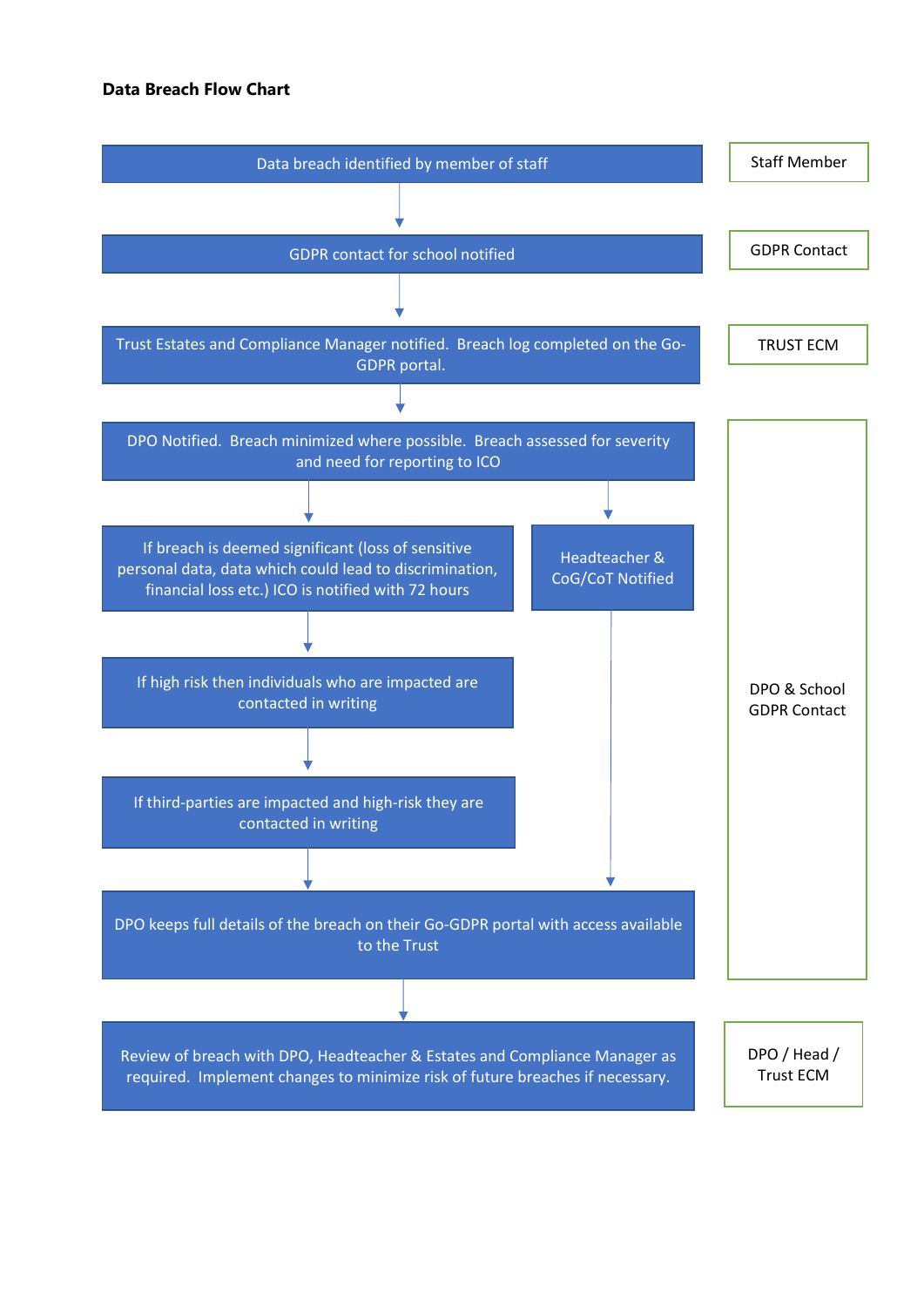## **Subject Access Request Flowchart**